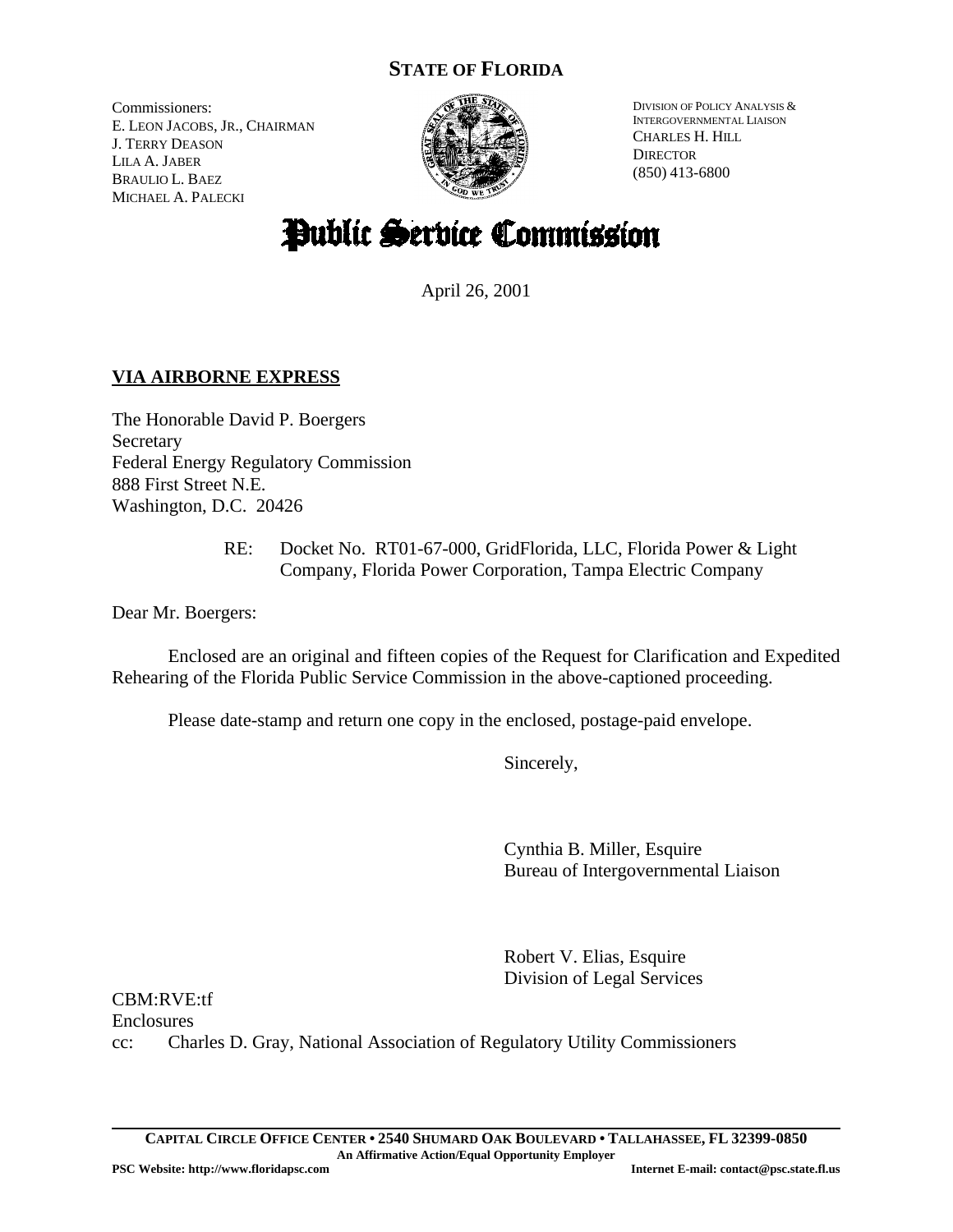#### **UNITED STATES OF AMERICA BEFORE THE FEDERAL ENERGY REGULATORY COMMISSION**

)

GridFlorida LLC ) Florida Power & Light Company (1994) Florida Power Corporation (a) Docket No. RT01-67-000 Tampa Electric Company (1996)

) and the contract of  $\overline{\phantom{a}}$  (  $\overline{\phantom{a}}$  )

#### **Florida Public Service Commission's Request for Clarification and Expedited Rehearing**

Pursuant to 18 CFR § 385.713 (2000), the Florida Public Service Commission (FPSC) hereby files this request for clarification and expedited rehearing of FERC's Order Provisionally Granting RTO Status (94 FERC ¶ 61,363) issued March 28, 2001, in this docket. The FPSC seeks rehearing/clarification concerning: (1) the decision not to hold an FERC-FPSC joint technical conference; (2) the FPSC's role concerning reserves; (3) the FPSC's role in market monitoring; (4) the FPSC's role in the planning and expansion of transmission facilities; and (5) the absence of "consultation with state officials" discussed in the Federal Power Act and Order 2000. Further, the FPSC believes expedited treatment of this request concerning the technical conference is appropriate to help assure the timely and efficient implementation of the GridFlorida RTO.

#### **I. STATEMENT OF ERRORS**

18 CFR  $\S 385.713(c)(1)$  requires that the rehearing request "(s)tate concisely the alleged error in the final decision or final order." In this instance, the FERC failed to engage in reasoned decision making when it denied the FPSC's request for a joint technical conference on the basis that the collaborative process is working "reasonably well" and should be completed. As more fully explained in this motion, the collaborative process did not, and will not, adequately address the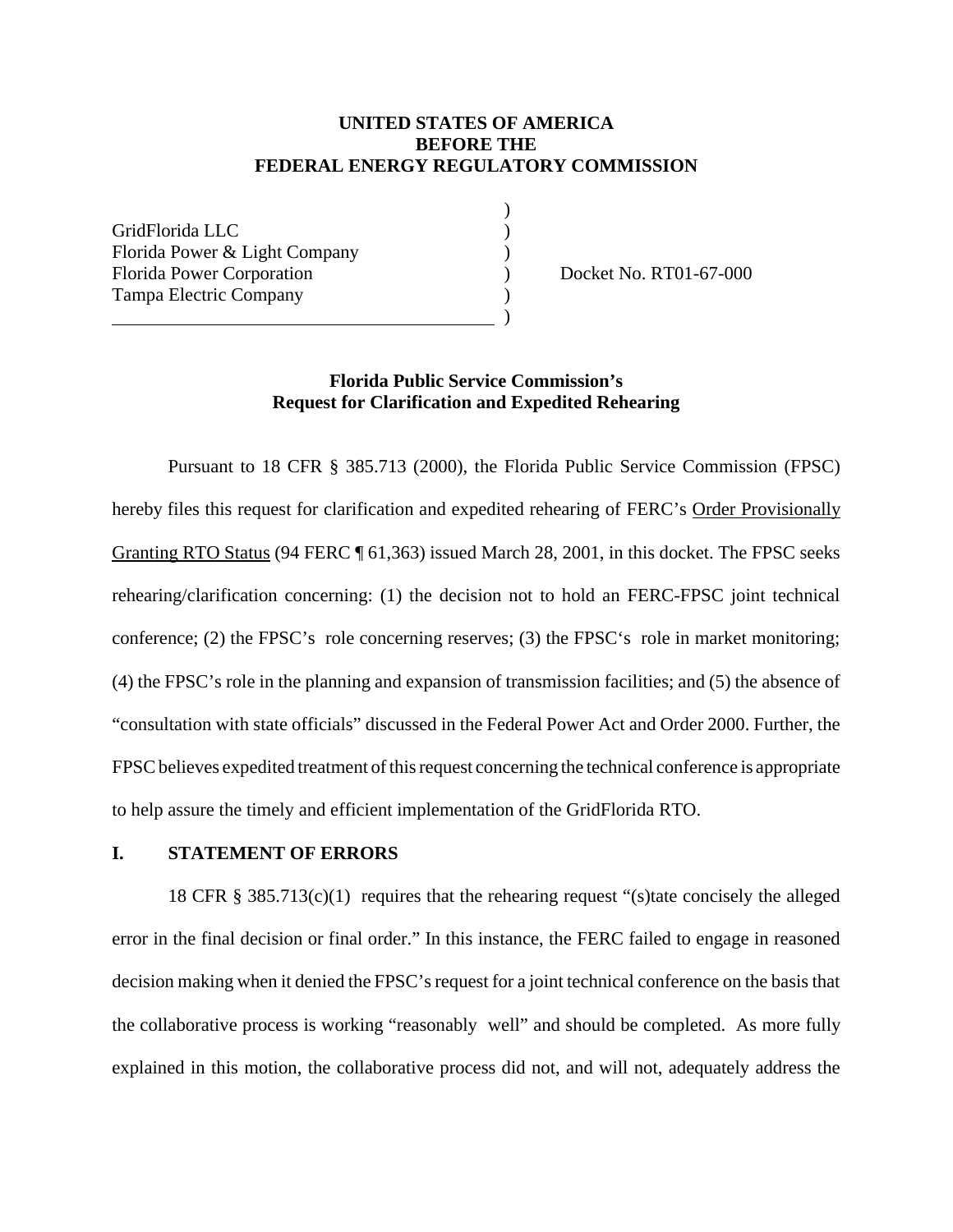matters which the FPSC believes should be the subjects of the requested technical conference. The FPSC seeks a technical conference to discuss the respective roles of the FERC and the FPSC in regulating the planned GridFlorida Regional Transmission Organization. Further, the FERC's order overlooks and fails to consider the FPSC's statutory responsibilities concerning the adequacy of reserves, market monitoring, and transmission planning. These matters are critical to the operation of the RTO and need to be addressed in this docket.

## **II. REQUEST FOR TECHNICAL CONFERENCE**

The FERC stated, in the Order at page 3, that

[T]here are practical problems in attempting to arrange such meetings with all interested state commissions concerning the various RTOs that have been proposed, and we believe that the collaborative process we have established for processing Applicants' RTO filings is working reasonably well and should be completed.

## **A. This statement is in error because it incorrectly presumes that the subject matter of the proposed technical conference is being addressed by the collaborative process.**

Section 366.02(2), Florida Statutes, defines "Electric utility" as "...any municipal electric utility, investor-owned electric utility, or rural electric cooperative which owns, maintains, or operates an electric generation, transmission, or distribution system within the state." As an investor-owned electric utility which will own, operate, and maintain a transmission system within the state, GridFlorida will be subject to state regulation, to the extent not pre-empted by Federal law. The FPSC is charged by law with "...jurisdiction over the planning, development, and maintenance of a coordinated electric power grid throughout Florida to assure an adequate and reliable source of energy for operational and emergency purposes..." Section 366.04(5), Florida Statutes. The FPSC intends to exercise this jurisdiction to protect the economic well-being of the people of this state.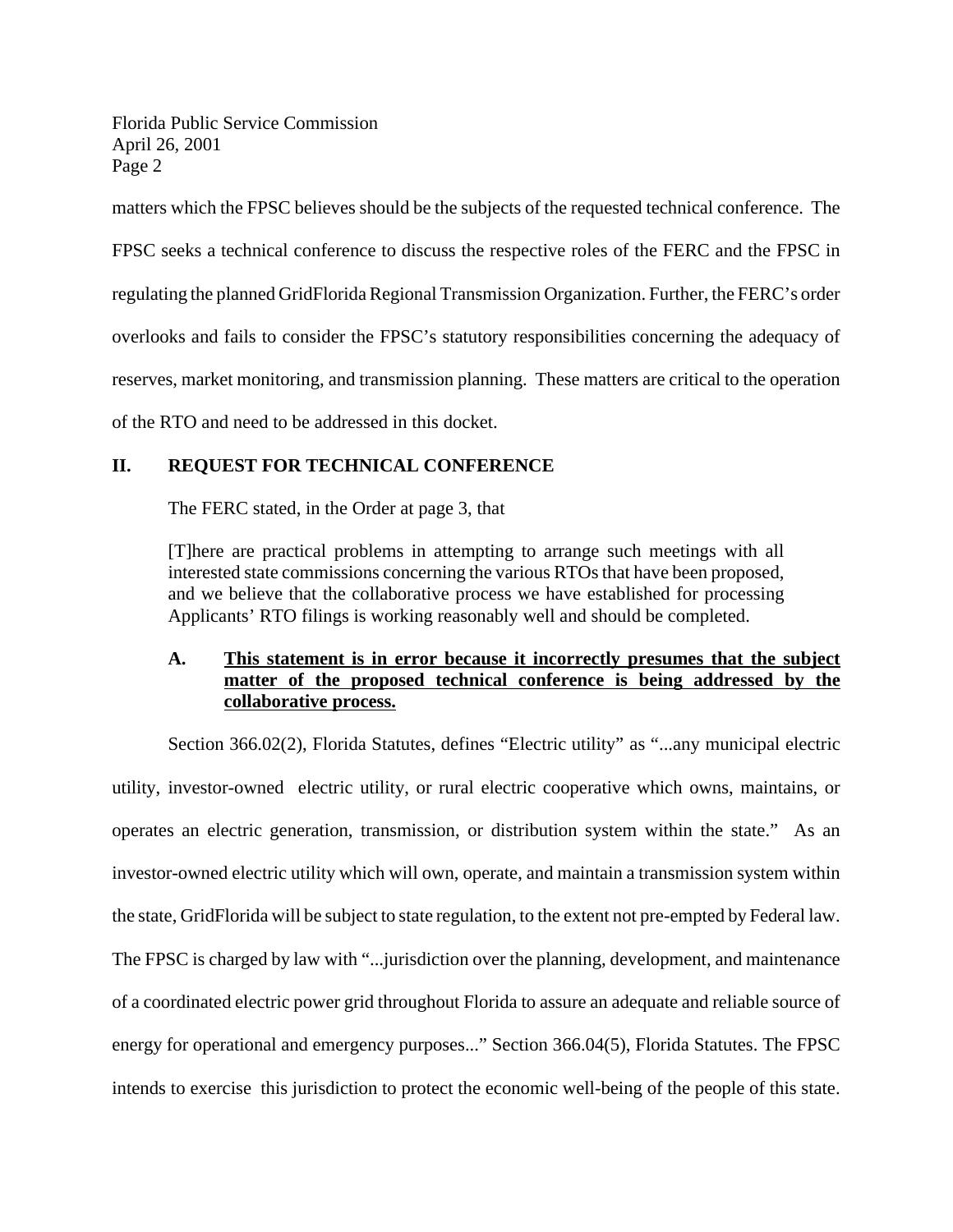Structural inadequacies, such as those that exist in California, are not acceptable for Florida. The coordination of state and federal jurisdiction in this area is a matter which should be discussed and decided by state and federal regulators, not potential market participants and transmission providers. Thus, the collaborative process has not addressed this area of critical concern.

## **B. Thisstatementisin error becauseGridFlorida is contained within one state--the State of Florida.**

GridFlorida is contained within the Florida Regional Coordinating Council (FRCC) region and within the State of Florida. This does put Florida in a different posture. It would not entail multiple states being involved in a meeting with the FERC. Instead, it involves one state and one currently-existing reliability region.

Because GridFlorida is contained within a single state, it should be relatively easy for FERC and the FPSC to delineate the respective jurisdiction and responsibilities . A technical conference would be valuable to FERC because it would avoid potential future conflicts and assure efficient, timely, and final answers to the issues associated with this new entity that will require regulatory decisions. A technical conference would clarify the state's primary role over reliability and resolve joint oversight over common areas of jurisdiction, such as operations and grid security.

This will assure that FERC and FPSC resources will be used most efficiently and establish the essential elements of coordination between the Federal and state regulatory agencies. A cooperative Federal-state relationship is critical at this juncture.

## **C. The statement is in error because the collaborative process is not working "reasonably well."**

The collaborative process is not working "reasonably well." We have found it to be significantly lacking in the following critical ways.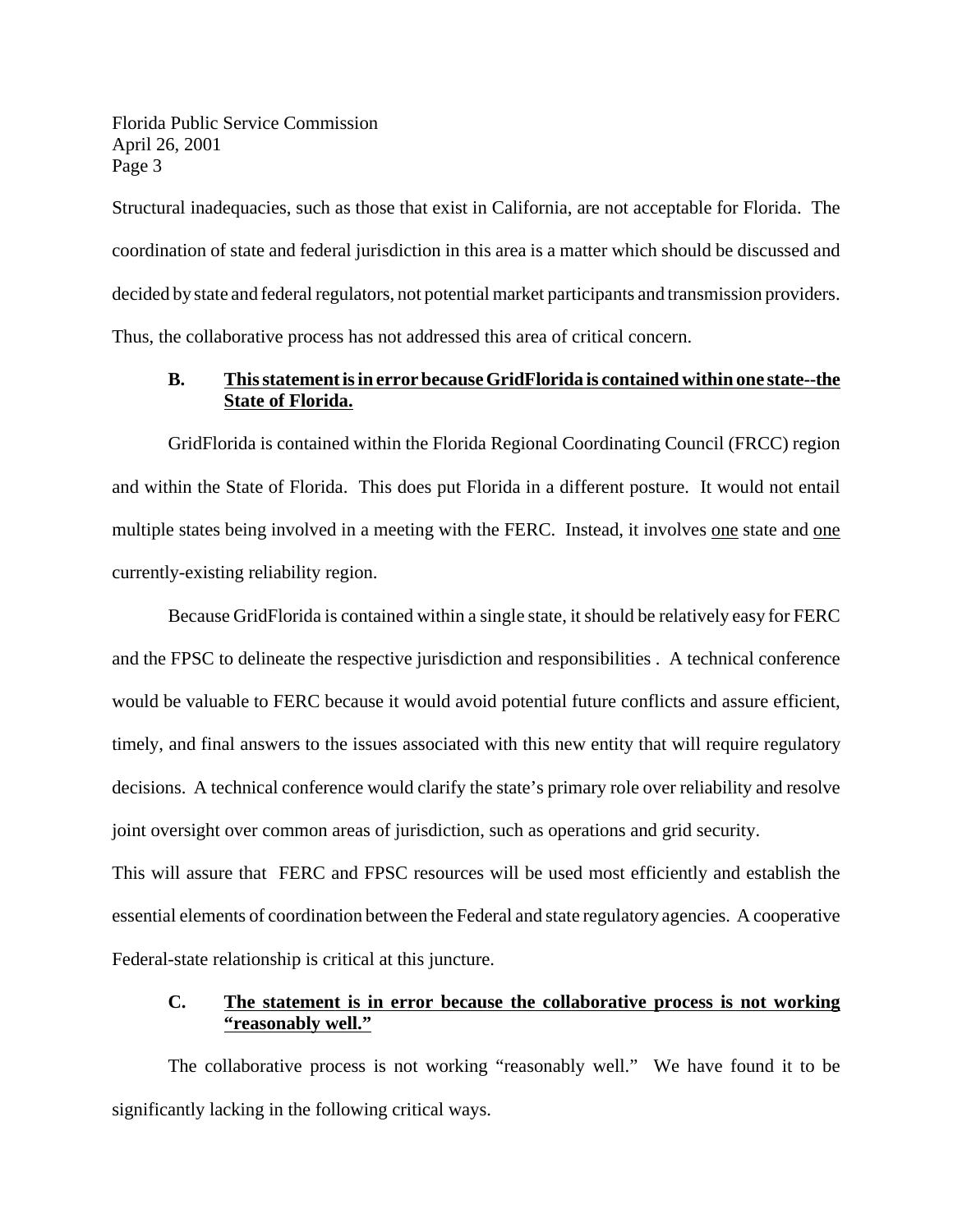#### **(1) There have been meetings which exclude the state commission staff.**

The Applicants have acknowledged that there have been meetings which exclude the state Commission staff and other participants at which significant decisions have been made.

#### **(2) Ex parte requirements have prevented the FPSC staff from having "collaborative" discussions with FERC staff.**

The FPSC staff attempted to meet with FERC staff to develop a Memorandum of Understanding concerning the respective FERC-FPSC jurisdictions. Due to the FERC's ex parte requirements, such meetings were not possible. This imposes a quasi-judicial standard on a policymaking process. As is true in this case, the imposition of strict procedural requirements in a policy-oriented approval process will result in a sub-optimal decision. The FERC staff suggested that if the FPSC were not a party, there could be free discussion. However, the FPSC must be a party to the proceeding to protect the interests of 15 million Floridians who have not been part of the "collaborative process."

#### **(3) The FPSC did not "participate" in the RTO collaborative discussions.**

While FPSC staff monitored the RTO meetings in Florida, the FPSC did not "participate" in a full sense. While several Commissioners individually attended meetings of the stakeholder working groups, the FPSC, as a collegial body, did not attend, did not debate the proposal, and did not provide input at the stakeholder meetings. If the FPSC had done so, Florida's Sunshine Law would have required more extensive noticing requirements and open discussion. The FPSC has not, as a body, had the opportunity to hold any evidentiary review of the piecemeal proposal. Even now, there is no cost information on the proposal and only sketchy details on market design. These are areas of critical importance to the people of the state of Florida.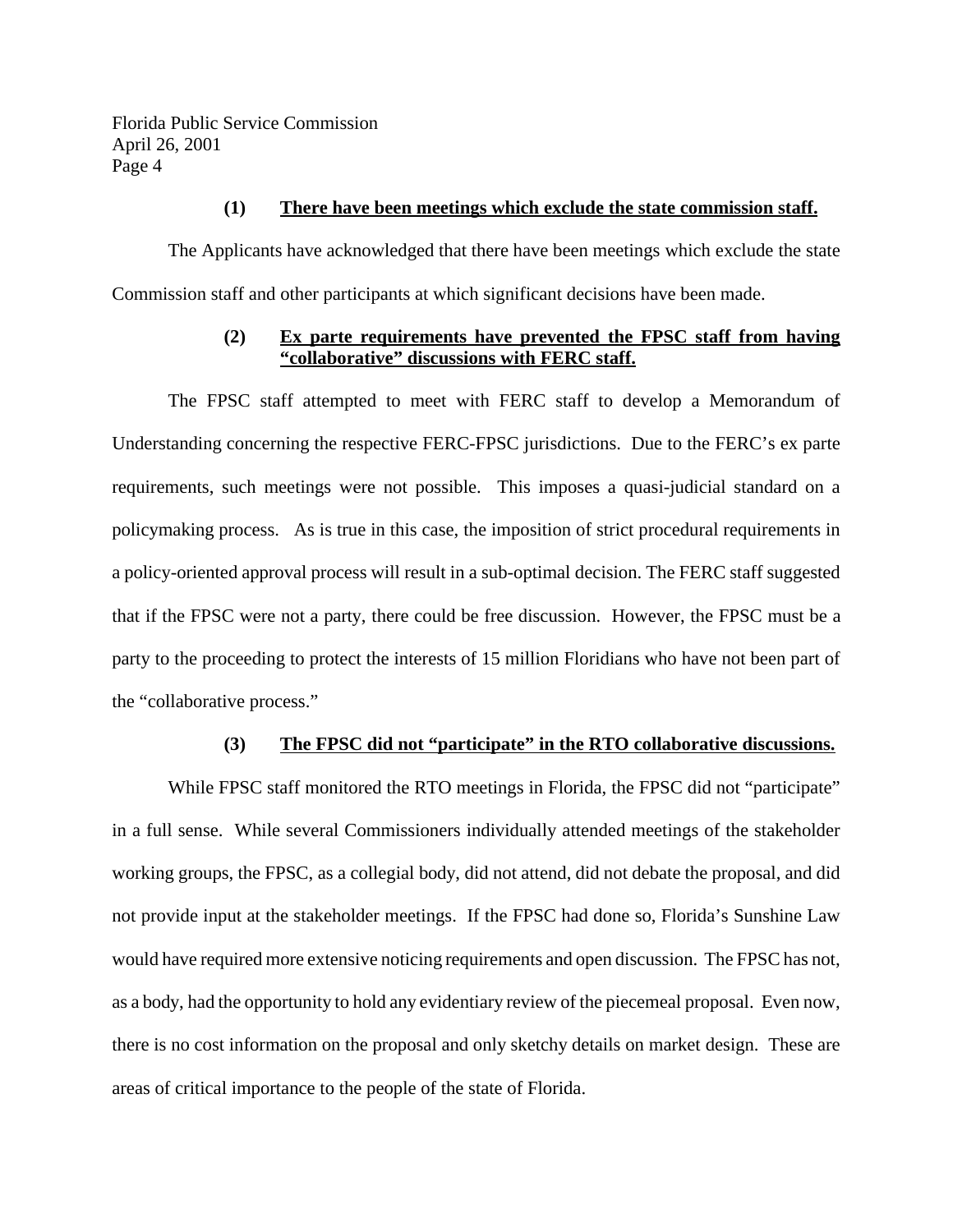#### **(4) The FERC would benefit from a collaborative effort with the FPSC.**

The FPSC believes a joint technical conference of the FERC and the FPSC is the best way to address numerous jurisdictional issues. Federal-State jurisdictional questions have been raised in other RTO filings, underscoring the importance of the timely consideration of these issues. The FPSC believes that local oversight and coordination of the respective jurisdictions is the best way to assure that GridFlorida operates to further the national policy goal of developing a fully competitive wholesale market for electricity. The FPSC recognizes that FERC has limited resourcesto fully monitor nationwide the developments on RTOs. The FPSC has the resources, the expertise, and the statutory responsibility to serve in this way in Florida. This is a matter of prime importance to the State of Florida.

At a juncture in history when competitive provision of utility service is viewed as the preferred model, the GridFlorida RTO has been approved by FERC as a monopoly provider, with no competition. No market forces will check the power of this entity. This is an area that always has been and should continue to be effectively regulated. The failure to do so increases the likelihood of sub-optimal results, as have been experienced in California. The delineation now of the respective responsibilities of the FERC and the FPSC in regulating this new monopoly is an opportunity to avoid potential problems. This opportunity should be pursued.

#### **(5) Congress envisioned a FERC-State collaborative process in the Federal Power Act (FPA)**

The Federal Power Act is replete with provisions reflecting Congressional intent for collaboration between the FERC and the States. In particular, see Section 209 of the FPA on "Use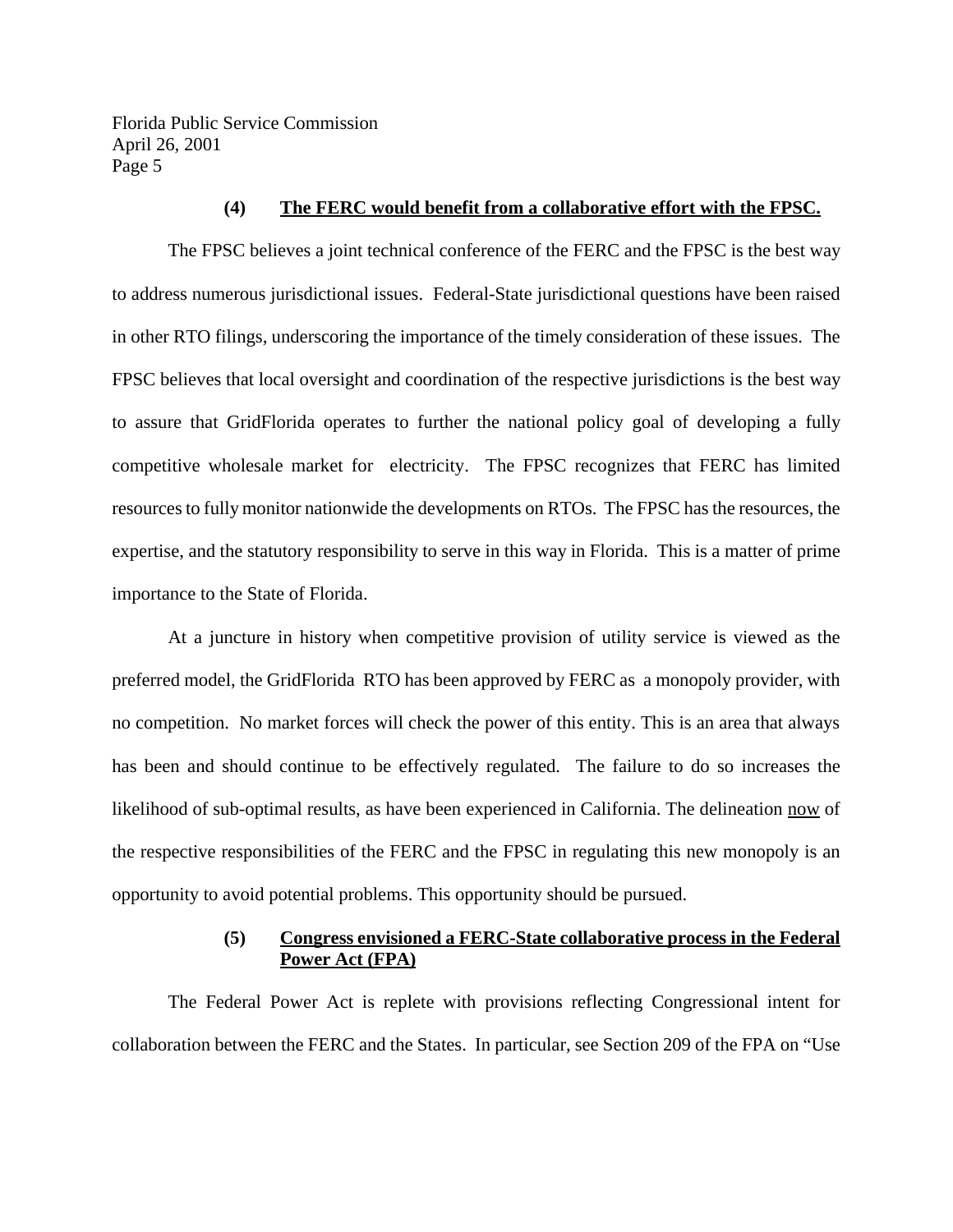of Joint Boards; Cooperation with State Commissions." Also See 18 CFR Section 385.1301 on Cooperative Procedure with State Commissions.

Section 209 provides that the FERC "may refer any matter arising in the administration of this Part [of the FPA] to a board to be composed of a member or members, as determined by the [FERC], from the State or each of the States affected or to be affected by such matter. Any such board shall be vested with the same power and be subject to the same duties and liabilities as in the case of a member of the Commission when designated by the Commission to hold any hearings."

In addition, Section 209 provides that the FERC "may confer with any State commission regarding the relationship between rate structures, costs, accounts, charges, practices, classifications, and regulations of public utilities subject to the jurisdiction of such State commission and of the [FERC]." The FERC is "authorized to hold joint hearings with any State commission in connection with any matter with respect to which the [FERC] is authorized to act. The [FERC] is authorized in the administration of [the FPA] to avail itself of such cooperation, services, records, and facilities as may be afforded by any State commission."

Here, in the GridFlorida proceeding, we have an ideal opportunity for this type of referral and collaborative effort. The FPSC is ready, willing and able to undertake such an effort to assure that GridFlorida is regulated in the public interest, consistent with the national policy goal of establishing a competitive wholesale electric market. This is precisely what the authors of the FPA envisioned.

## **(6) Provisionsin Order 2000 support a Federal-State Collaborative Process on RTOs**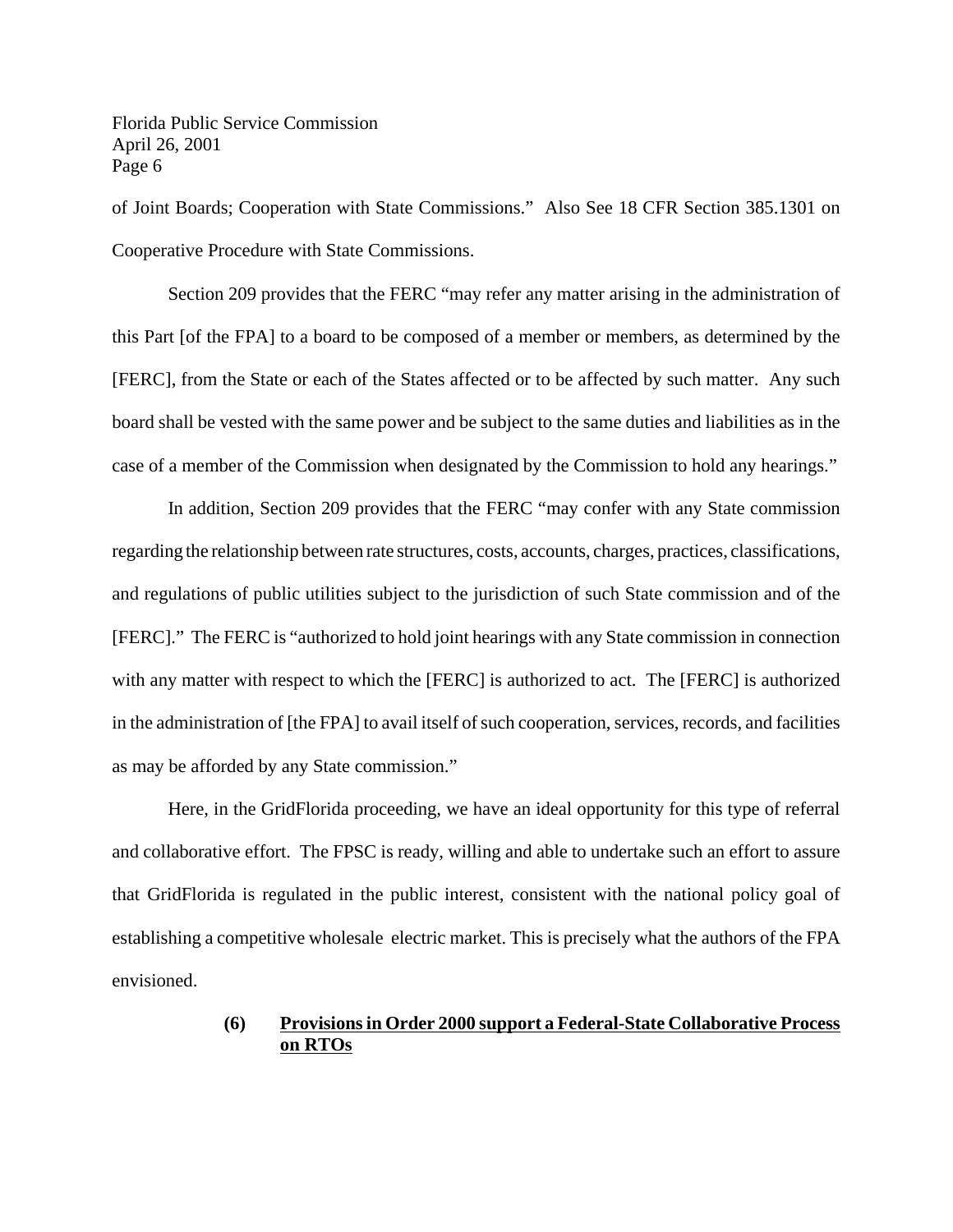Several provisions of Order 2000 speak to a collaborative process. On page 4 of the Order, FERC states it is establishing a "collaborative process by which public utilities and nonpublic utilities that own, operate or control interstate transmission facilities, in consultation with state officials as appropriate, will consider and develop RTOs. On page 231, the Order provides, "State involvement is important for several reasons, especially where RTOs are a critical element of the retail choice programs of many states. State commissions are in a unique position to assess whether a particular RTO design will help or hinder their efforts to promote retail competition." On page 618, there is a discussion about the States' role with regard to RTOs. Starting at page 626, the FERC reiterates that "States have important roles to play in RTO matters." "Regional interests forming an RTO should consult with the States about what state roles best fit the agencies' authorities and preferences and the organizational form of the RTO." (p. 627) It is entirely consistent with these statements in Order 2000, and in the public interest, for the FPSC and the FERC to collaborate in an open, noticed public meeting to assure that the regulation of GridFlorida is accomplished in the most effective manner.

#### **III. THE FERC SHOULD CLARIFY IN ITS ORDER TO ACKNOWLEDGE THE STATUTORY ROLE OF THE FPSC ON RESERVES.**

It is unclear from a review of the FERC order, whether the FERC recognizes the FPSC role in maintaining adequate generation. The FPSC's role is not that of a market participant. The FPSC has the responsibility to assure that Florida utilities have adequate facilities to meet their obligations to serve their customers. See Sections 366.05(1), (7), and (8), Florida Statutes.

For example, on page 35 of the Order, there is discussion about the interplay of GridFlorida authority versus FRCC responsibility as the Security Coordinator. The Order states: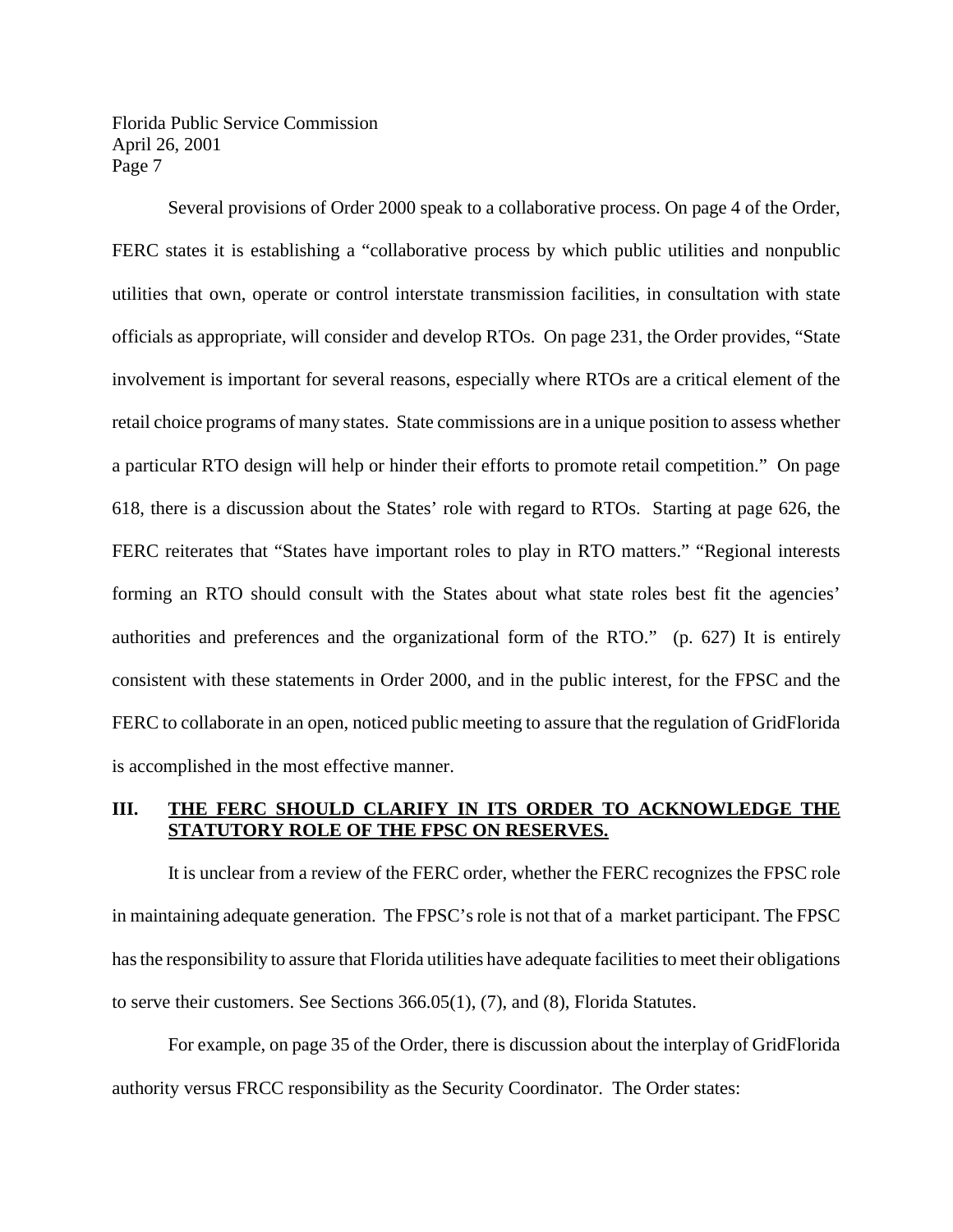> We agree with Orlando Utilities Commission that GridFlorida has no authority over the FRCC and cannot assign tasks to the FRCC or dictate how the FRCC performs its functions and responsibilities. It is not clear whether GridFlorida has established an understanding with FRCC asto the necessary functions and the timetable for their completion. Therefore, GridFlorida is directed to submit a statement of whether it has reached agreement or entered into a memorandum of understanding . . . with FRCC and to file such statement within 60 days of the date of this Order.

This discussion in the Order lacks any reference to the FPSC role in assuring adequate reserves.

Similarly, the discussion in the Order regarding the Installed Capacity and Energy (ICE)

proposal is less than clear. It states at page 80:

[A]s Applicants concede, many important provisions concerning this service need to be specified, and to develop them and address the issues that have been raised, much additional consultation and negotiation is necessary among Applicants, market participants, the Florida Commission and the FRCC. [Emphasis supplied]

"Consultation" and "negotiation" are far different than "state regulation." The FPSC has authority

in this area and will continue to fulfill our statutory responsibility to assure adequate reserves.

## **IV. THE MARKET MONITORING PROVISIONS IN THE ORDER SHOULD BE CLARIFIED TO RECOGNIZE A STATE COMMISSION'S UNIQUE ROLE AMONG THE STAKEHOLDERS.**

Both FERC Order 2000 and the GridFlorida order recognize the critical importance of the market monitor function. With respect to the rates paid by Florida's consumers, the FPSC is, and will continue to be, the "market monitor." The state Commission has a unique and preeminent responsibility in this area. The entire reason for a market monitor is to assure that the market is not "gamed" or that a participant does not exercise undue influence or control prices to obtain excess profits. The result of such conduct is that consumers will pay prices higher than are appropriate. For virtually every action subject to scrutiny by a market monitor, there is a higher-than-appropriate cost potentially borne by Florida consumers. As to public utilities, market abuses raise issues of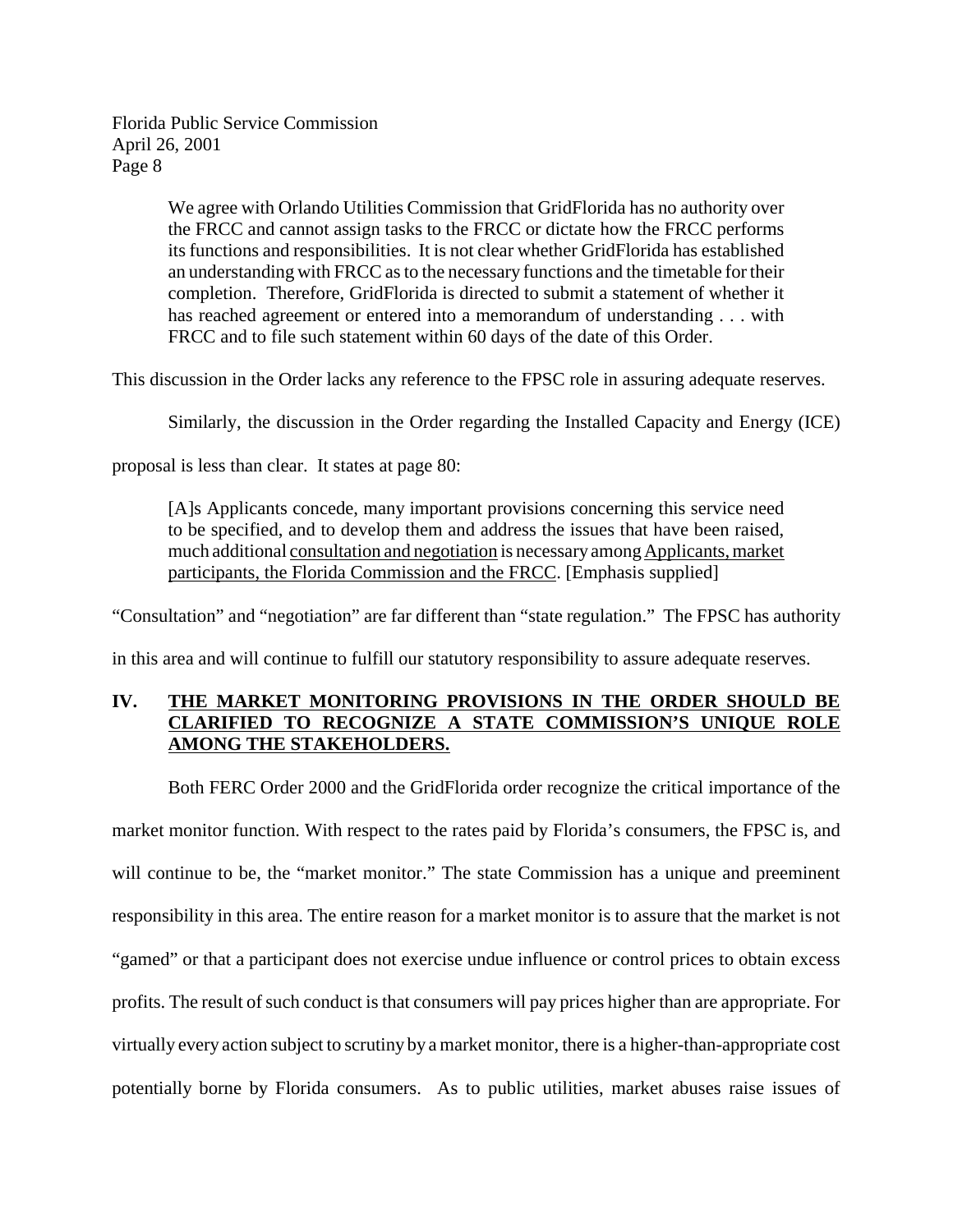prudence and cost recovery. It is imperative that the FERC recognize that many issues concerning market power abuses and retail rates are inexorably linked. More often than not, such issues involve common facts. The FPSC will continue to take actions to assure that only prudent costs are borne by retail customers. The timely, efficient, and perhaps, simultaneous, adjudication of these issues involving common facts is in the public interest. It is a much more efficient use of public funds to address the issues of jurisdiction now, rather than through after-the-fact appellate litigation. This is particularly the case for Florida, in which the FERC has approved an RTO within a single state.

## **V. THE FERC ERRED IN FAILING TO CONSIDER THE FPSC'S RESPONSIBILITIES CONCERNING PLANNING AND EXPANSION.**

The FERC Order refers, at page 90, to the FPSC's concern that the provision for FERCapproved dispute resolution is inconsistent with the FPSC's statutory responsibility to take action if there are inadequacies in GridFlorida's expansion plan. The order gives this concern short-shrift. It states:

We expect that GridFlorida's expansion plan will include the construction necessary to meet the reliability requirements imposed on Florida utilities by the Florida Commission and by the FRCC. If the Florida Commission believes that a specific plan does not, it should bring the matter to the Commission's attention. Until then, the Florida Commission's concern is premature.

As with the conclusions with respect to FRCC's role as security coordinator, this appears to place the FPSC in a supplicant role to the FRCC rather than in an independent regulatory role authorized by state law. Yet, Florida Statutes provide for the FPSC to oversee a coordinated grid and to determine the need for new transmission (Sections 186.801, 366.04, 366.055, and 403.537, Florida Statutes.) Should it appear that GridFlorida's plans are not consistent with the needs of the state, the FPSC will exercise its statutory authority.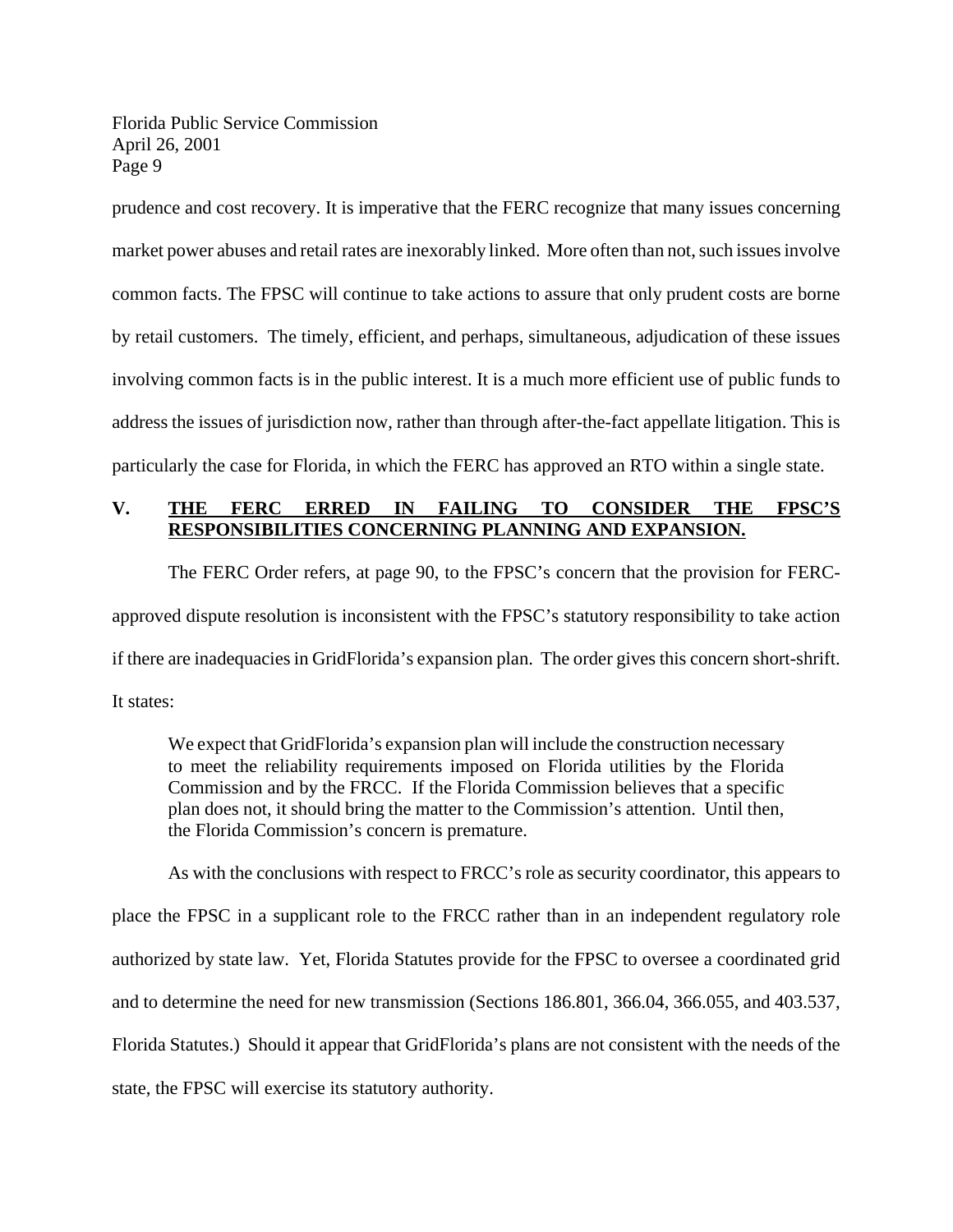## **VI. FERC'S GRIDFLORIDA ORDER DOES NOT REFLECT THE GUIDANCE IN FERC ORDER 2000 REGARDING "CONSULTATION WITH STATE OFFICIALS."**

FERC Order 2000, at page 4, provides for "consultation with state officials, as appropriate."

Yet, the FERC's refusal to hold a joint technical conference, and the imposition of a judicial *ex parte* 

prohibition in a non-evidentiary, non-ALJ proceeding have resulted in essentially no "consultation"

with" the state commission. While the FERC did hold a meeting in Atlanta prior to the GridFlorida

filing, this was a meeting held in a vacuum without any proposal for review.

In FERC Order 2000, at page 626, the FERC notes:

We continue to believe that states have important roles to play in RTO matters. For example, most states must approve a utility joining an RTO . . . . Also, states must approve the siting of transmission facilities that are called for in an RTO expansion plan. We believe, however, that it is not appropriate to try to set out a full set of states' roles in this rule.

## **VII. THERE IS A NEED FOR AN EXPEDITED DECISION ON THIS PETITION FOR REHEARING.**

When petitions for rehearing were filed on Order 888, the FERC took nine months to issue a rehearing Order. The FPSC believes that this matter must not wait. If GridFlorida proceeds with its planned December, 2001, implementation date, these issues of jurisdictional concern must not be delayed. Well-considered, well-planned, coordinated federal-state oversight of this RTO is crucial. The requested technical conference is a vital first step in this process. The timing of this conference must be consistent with the requirements of state law concerning notice of public meetings. Accordingly, the FPSC requests that a conference be scheduled in Tallahassee, Florida, a minimum of three weeks after the issuance of the Order granting the request.

#### **VIII. CONCLUSION**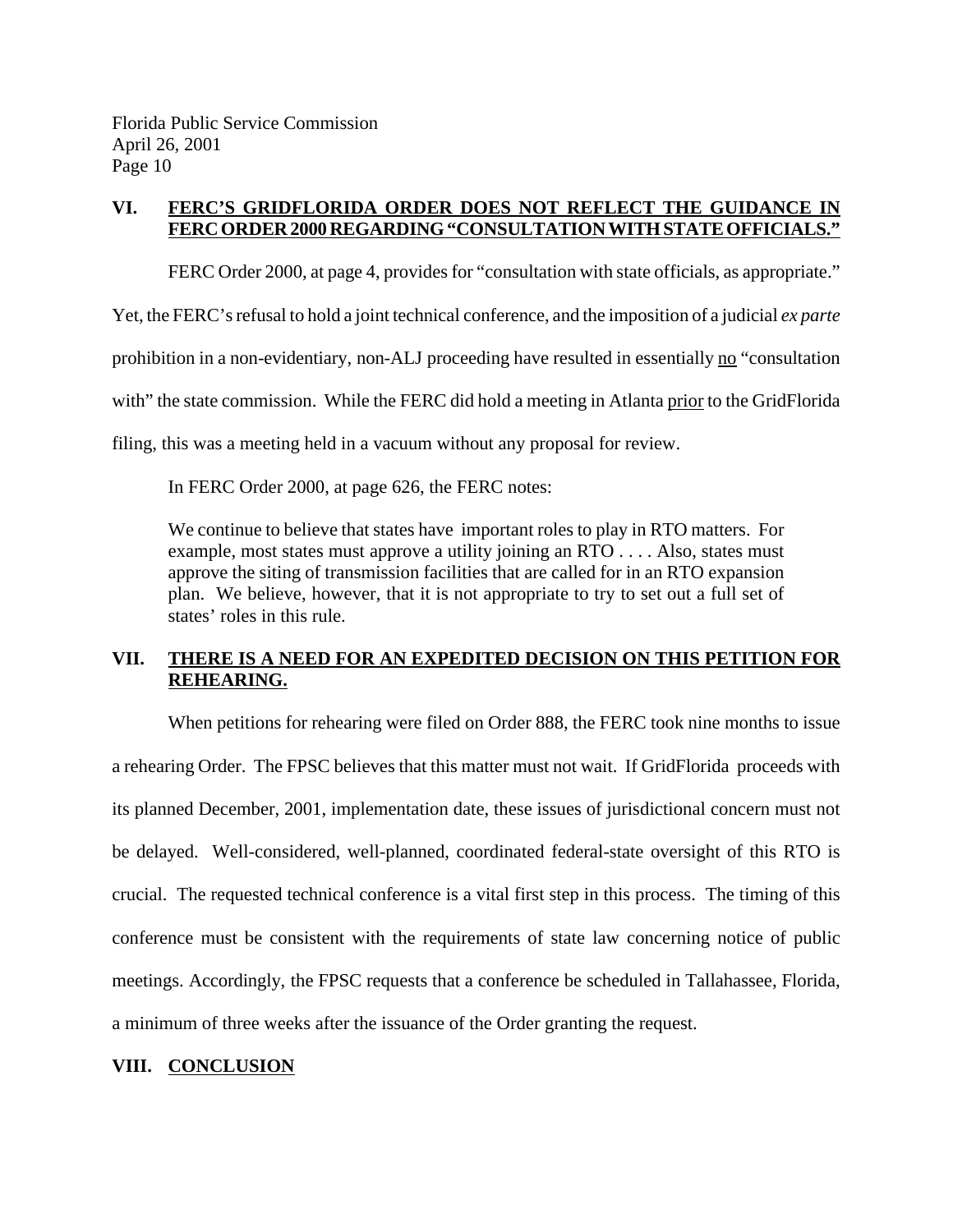In conclusion, the FERC should grant, on an expedited basis, the FPSC's request for a technical conference to be scheduled at least three weeks after the issuance of the Order on Rehearing. Further, FERC should clarify its Order Provisionally Granting RTO Status to recognize the FPSC's role concerning reserves; market monitoring; and the planning and expansion of transmission facilities.

Respectfully submitted,

Cynthia B. Miller, Esquire Bureau of Intergovernmental Liaison

Robert V. Elias, Esquire Division of Legal Services

FLORIDA PUBLIC SERVICE COMMISSION 2540 Shumard Oak Boulevard Tallahassee, Florida 32399-0872 (850) 413-6082

DATED: April 26, 2001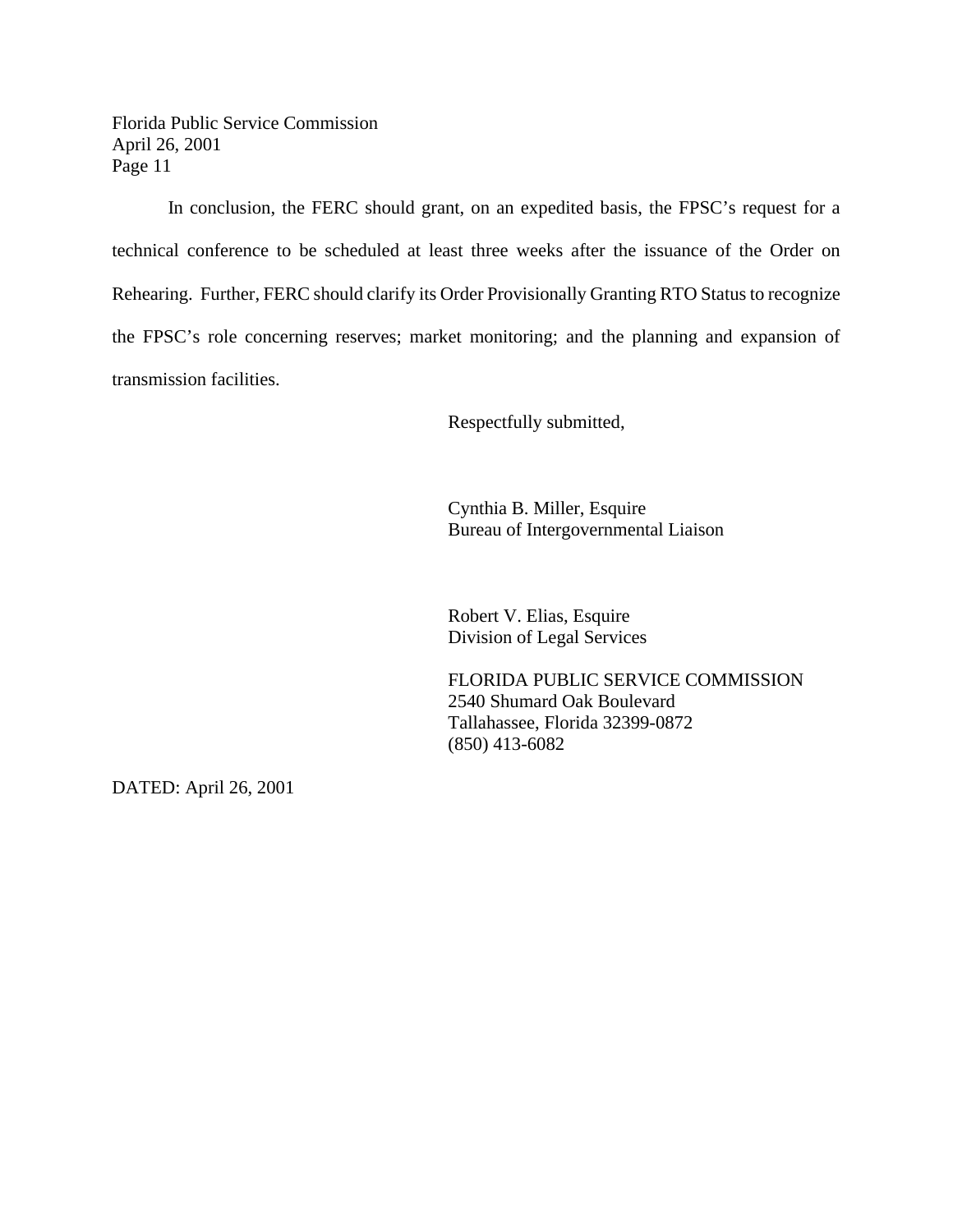# **UNITED STATES OF AMERICA FEDERAL ENERGY REGULATORY COMMISSION**

| GridFlorida LLC                  |  |
|----------------------------------|--|
| Florida Power & Light Company    |  |
| <b>Florida Power Corporation</b> |  |
| Tampa Electric Company           |  |
|                                  |  |

Docket No. RT01-67-000

## **CERTIFICATE OF SERVICE**

I HEREBY CERTIFY that the foregoing Request for Clarification and Expedited Rehearing

of the Florida Public Service Commission is being sent today by U.S. Mail to all parties on the

 $\overline{a}$ 

 $\overline{a}$ 

attached service list.

Cynthia B. Miller, Esquire Bureau of Intergovernmental Liaison

Robert V. Elias, Esquire Division of Legal Services

FLORIDA PUBLIC SERVICE COMMISSION 2540 Shumard Oak Boulevard Tallahassee, Florida 32399-0850

DATED: April 26, 2001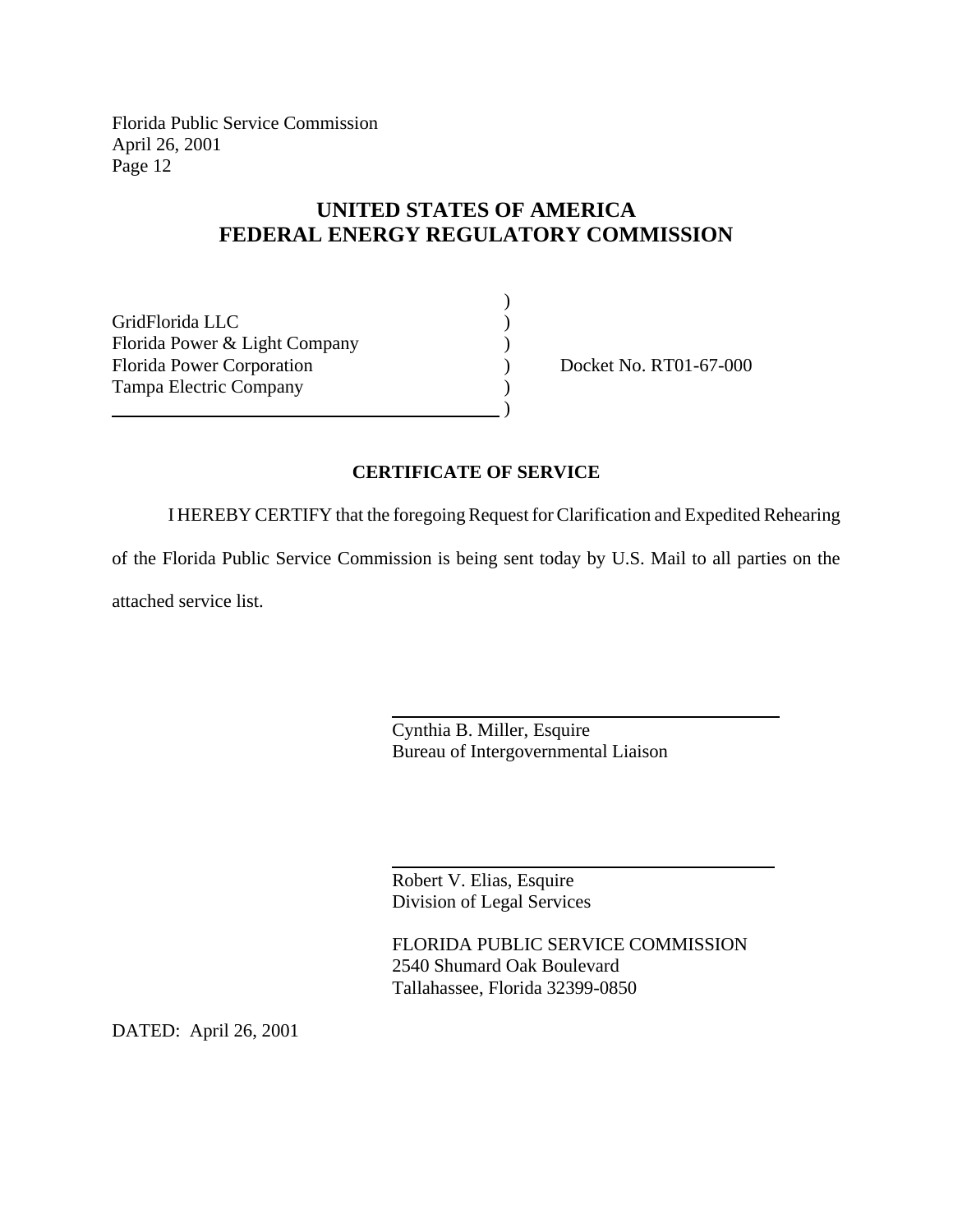#### SERVICE LIST RT02-67-000

Margaret M. Schaff, Esquire Affiliated Tribes of Northwest Indians 29754 Fir Drive, Suite B Evergreen CO 80439-8716

Robert W. Claussen, Gen. Manager Alabama Municipal Electric Authority P.O. Box 5220 Montgomery, Alabama 36103-5220

David Friedman, Director American Forest & Paper Association 1111 Nineteenth Street NW, Suite 800 Washington, DC 20036-3603

Robert Berry Automated Power Exchange, Inc. 5201 Great America Parkway Santa Clara, CA 95054-1122

Alycia L. Goody, Esquire Calpine Eastern The Pilot House 2nd Floor Lewis Wharf Boston, MA 02110

Mr. Kendall Bowman Carolina Power & Light Co. P O Box 1551 Raleigh, N.C. 27602-1551

Ms. Lida Decker Constellation Power Source Generation, Inc. 111 Market Place, Suite 500 Baltimore, M.D. 21202-4035

Paul R. Newton PBO5E Duke Energy Corporation P O Box 1244 Charlotte, NC 28242-0001

Lee E. Barrett, Esquire Duke Energy North American LLC 5400 Westheimer Court Houston, TX 77056-5310

Mary J. Doyle, Dir of Regulatory Policy Dynegy, Inc. 805 15th Street NW, Suite 510-A Washington, DC 20005-2207

Joe N. Linxwiler, Jr. Fred Saffer & Associates 2111 East Michigan Street, Suite 219 Orlando, FL 328006-4983

Randolph L Elliott, Esquire Miller Balis & O'Neil, P.C. 1140 Nineteenth Street NW, Suite 700 Washington, DC 20036-6601

Keith R. McCrea Sutherland Asbill & Brennan LLP 1275 Pennsylvania Avenue NW Washington, DC 20004-2404

James R. Crossen Automated Power Exchange, Inc. 5201 Great America Parkway Santa Clara, CA 95054-1122

Michael J. Zimmer, Esquire j Calpine Eastern Baker & McKenzie 815 Connecticut Ave NW Washington, DC 20006-4004

Gary A. Lambert, Jr., Exec. V.P. Competitive Power Ventures, Inc. 35 Braintree Hill Office Park, Suite 107 Braintree, MA 02184-8703

Mr. Harvey Reed Constellation Power Source Generation, Inc. 111 Market Place - I Baltimore, M.D. 21202-4035

Jennifer L. Key Steptoe & Johnson 1330 Connecticut Avenue NW Washington, DC 20036

Leslie J. Paugh Landers & Parsons 310 West College Avenue Tallahassee, FL 32301-1406

Edward A. Ross, Senior Director Dynegy, Inc. 1000 Louisana Street, Suite 5800 Houston, TX 77002-5006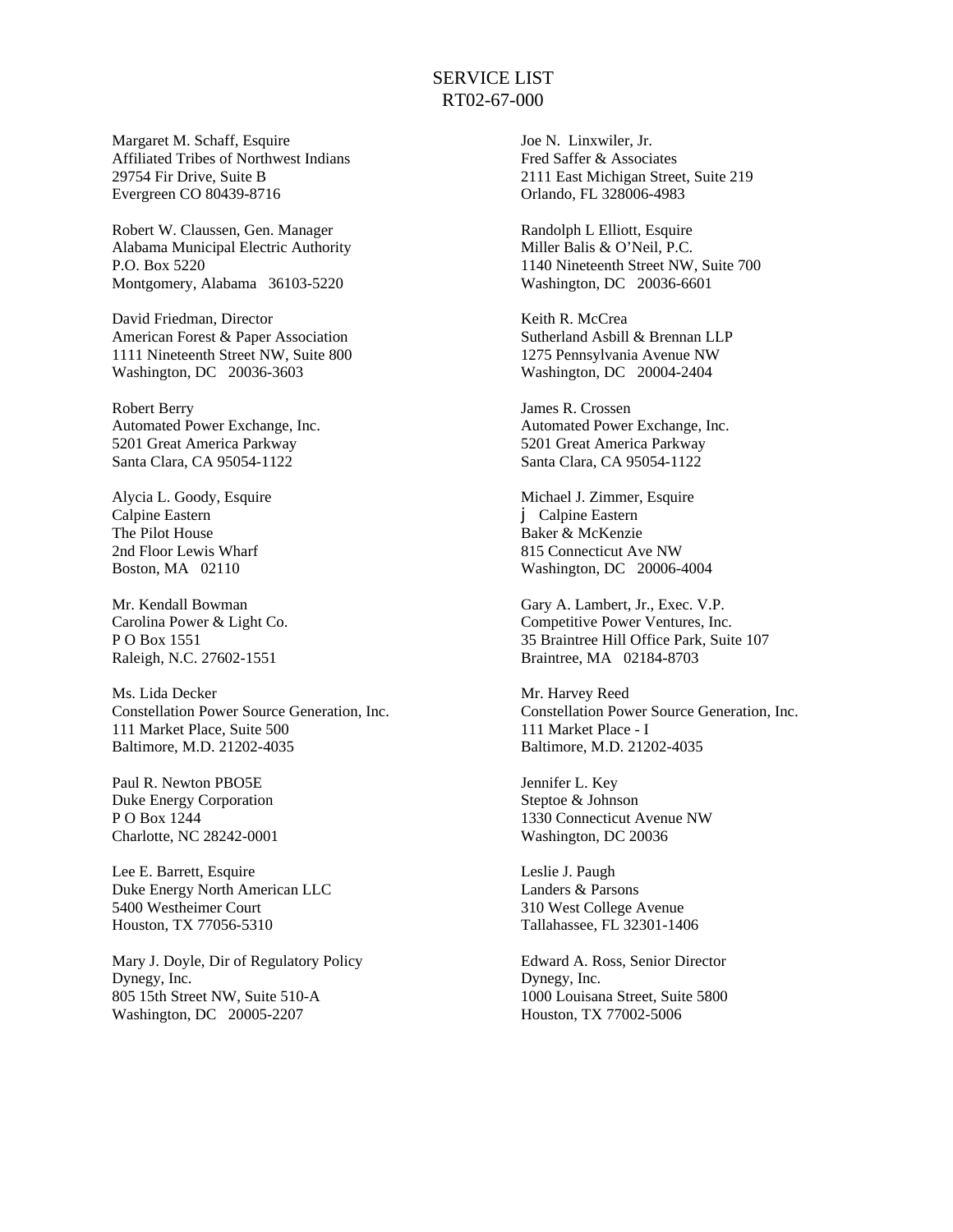Julie Simon, Director Electric Power Supply Association 1401 H Street NW, F1 11 Washington, DC 20005-2102

Jeffrey Watkiss, Esquire Bracewell & Patterson, LLP j Enron Power Marketing, Inc. 2000 K St., N.W., Suite 500 Washington, D.C. 20006-1809

Scott A. Goorland Florida Dept of Environmental Protection 3900 Commonwealth Boulevard MS 35 Tallahassee, FL 32399-3000

Claude L'Engle Florida Municipal Power Agency 8553 Commodity Circle Orlando, Florida 32819-9002

Frederick M. Bryant, General Counsel Florida Municipal Power Agency 2061 Delta Way Tallahassee, FL 32303-4227

Mike Naeve, Esquire Skadden, Arps, Slate, Meagher & Flom, LLP 1440 New York Avenue, N.W. Washington, DC 20005-2111

Henry L. Southwick, Director Florida Power Corporation 6565 38TH Avenue North St. Petersburg, FL 33710-1628

Darrell Dubose, Assistant General Manager Gainesville Regional Utilities Post Office Box 147117 Gainesville, FL 32614-7117

Julian Brix Georgia Transmission Corporation Post Office Box 1349 Tucker, GA 30085-1349

Mr. Ted Hobson JEA 7720 Ramona Boulevard W Jacksonville, FL 32221-3453

Robert G. Miller, Manager Kissimmee Utility Authority Post Office Box 423219 Kissimmee, FL 34742-3219

Ms. Christi L. Nicolay, Director Enron Corporation j Enron Power Marketing, Inc. P.O. Box 1188 Houston, TX 77251-1188

Sarah G. Novosel, Esquire Enron Corporation 1775 First Street NW, Suite 800 Washington, DC 20006-2418

Mr. Albert B. Malmsjo R. W. Beck Olympia Place, Suite 300 800 N Magnolia Avenue Orlando, FL 32803-3252

Robert A. Jablon Spiegel & McDiarmid 1350 New York Avenue NW, Suite 1100 Washington, D.C. 20005-4710

C. Martin Mennes Florida Power & Light Company 4200 West Flagler Street Miami, FL 33134-1606

W. G. Walker, III Florida Power & Light Company 215 S Monroe Street, Suite 810 Tallahassee, FL 32301-1839

James P. Fama Leboeuf, Lamb, Greene & MacRae, LLP P O Box 3621 Portland, Oregon 97208-3621

Douglas F. John, Esq. John & Hengerer 1200 17th St., NW, Ste 600 Washington, DC 20036-3013

William D. DeGrandis Paul, Hastings, Janosky & Walker 1299 Pennsylvania Avenue NW, Suite 10 Washington, DC 20004-2400

Gary D. Bachman, Esquire Van Ness Feldman 1050 Thomas Jefferson Street, NW, FL 7 Washington, DC 20007-3837

Paul H. Elwing, Manager Lakeland Electric & Water Utilities Dept of Electric and Water Utilities 501 E. Lemon St. Lakeland, FL 33801-5050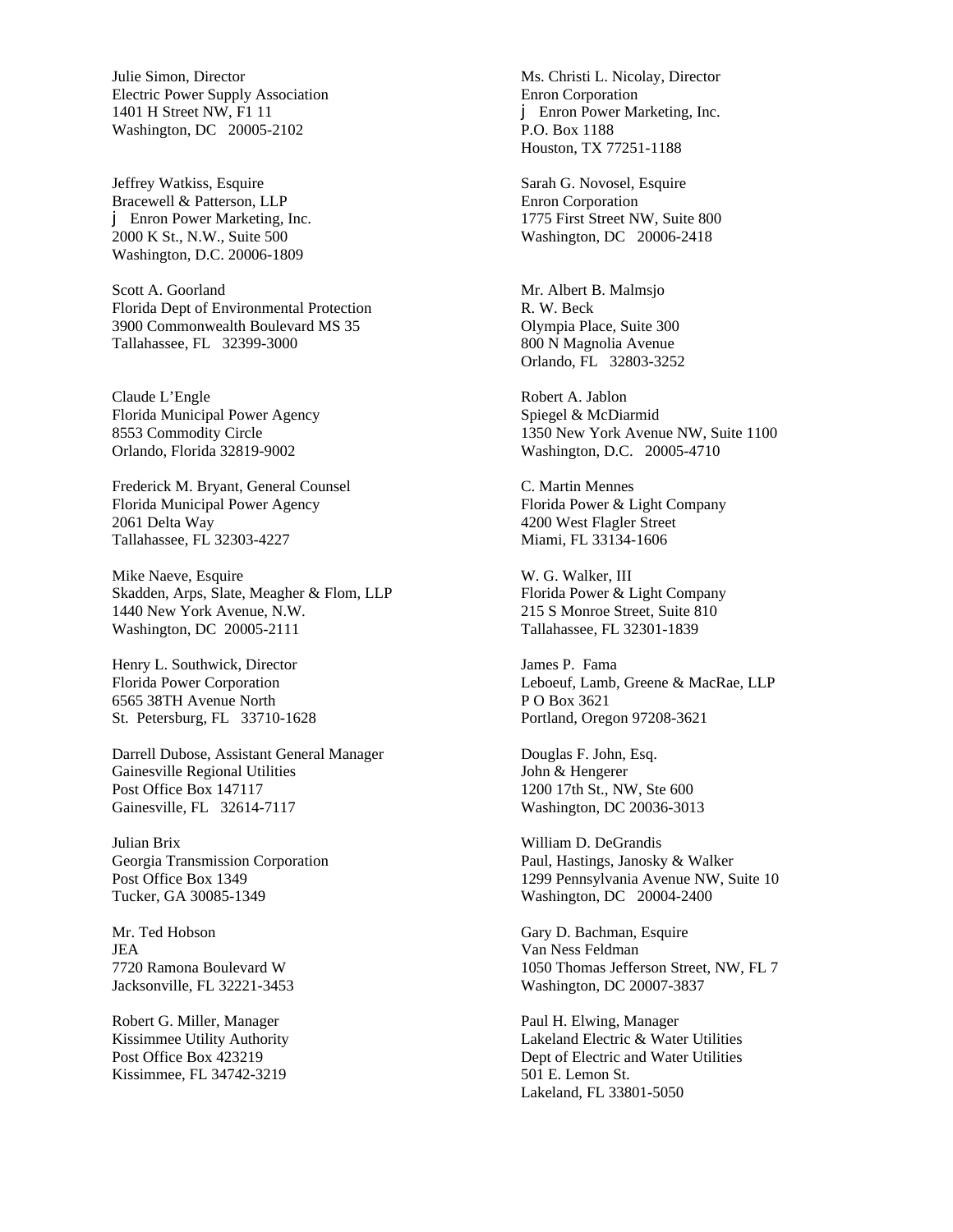Mace Hunter, Manager Lakeland Electric & Water Utilities Dept of Electric and Water Utilities 501 E. Lemon St. Lakeland, FL 33801-5050

Stephen L. Teichler Duane, Morris & Heckscher 1667 K Street NW, Suite 700 Washington, D.C. 20006-1643

Doron F. Ezickson McDermott, Will & Emery for Mortan Stanley Capital Group, Inc. 28 State Street Boston, MA 02109-1775

Glen R. Ortman Verner, Liipfert, Bernhard, Et.al. for Municipal Electric Authority of Georgia 901 15th Street NW, Suite 700 Washington, DC 20005-2327

Richard Wakefield KEMA Consulting for Municipal Electric Authority of Georgia 4400 Fair Lake Court Fairfax VA 22033-3801

Susan N. Kelly, Esquire Miller, Balis, O'Neil, P.C. for National Rural Electric Cooperative Assn. 1140 19th Street, NW, Suite 700 Washington, DC 20036-6607

Mr. Harvey L Reiter Morrison & Hecker, LLP 1150 18th Street NW, Suite 800 Washington DC 20036-3845

Steven A. Weiler Leonard, Street & Deinard Suite 900, South Building 601 Pennsylvania Avenue NW Washington, DC 2004-2601

William D. DeGrandis Paul, Hastings, Janofsky & Walker 1299 Pennsylvania Avenue NW, Suite 10 Washington, DC 20004-2400

Randolph Q. McManus Baker & Botts, L.L.P. The Warner 1299 Pennsylvania Avenue NW Washington, DC 20004-2400

Stephen G. Kozey, V.P. and General Counsel Midwest Independent Transmission System 5517 W 74th Street Indianapolis, IN 46208-4184

Donna M. Sauter McDermott, Will & Emery for Morgan Stanley Capital Group, Inc. 600 13th Street NW Washington DC 20005-3005

Mr. Dallas M. Peavey, Jr. Municipal Electric Authority of Georgia 1470 Riveredge Parkway, NW Atlanta, GA 30328-4640

Mr. Gary Schaeff Municipal Electric Authority of Georgia 1470 Riveredge Parkway NW Atlanta, GA 30328-4640

Wallace F. Tillman, General Counsel National Rural Electric Cooperative Assn. 4301 Wilson Blvd Arlinton, Virginia 22203-1867

Mr. Ronald L. Vaden Director of Utilties City of New Smyrna Beach Post Office Box 100 New Smyrna Beach, FL 32170-0100

Paul Savage NRG Energy, Inc. 901 Marquette Ave, Suite 2300 Minneapolis, Minnesota 55402-3265

George B. Taylor, Jr. Oglethorpe Power Corporation Post Office Box 1349 Tucker, GA 30085-1349

Gus R. Cepero Okeelanta Corp. P.O. Box 86 South Bay, FL 33493-8600

Mr. Thomas E. Washburn Vice President, Transmission Business Unit Orlando Utilities Commission P.O. Box 3193 Orlando, FL 32802-3193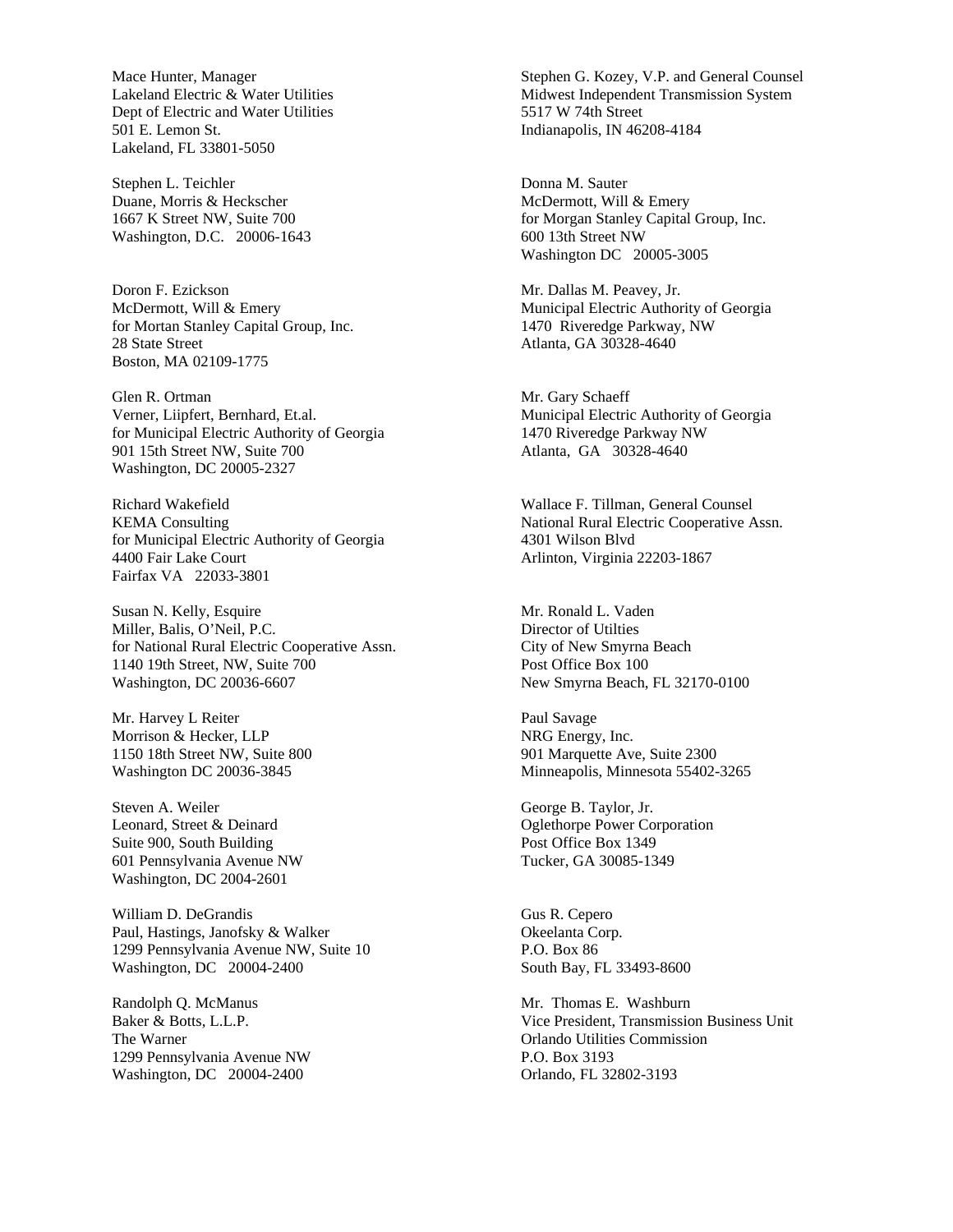Wallace Duncan, Esquire Duncan, Weinberg, Genzer & Pembroke, P.C. 1615 M Street, NW, Suite 800 Washington, DC 20036-3213

John Giddens Utility Business Affairs Reedy Creek Energy Services, Inc. P.O. Box 10000 Lake Buena Vista, FL 32830-1000

Michael C. Briggs, Senior Counsel Reliant Energy Incorporated 801 Pennsylvania Avenue NW, Suite 620 Washington, DC 20004-2615

Timothy Woodbury, V.P. Seminole Electric Cooperative, Inc. P. O. Box 272000 Tampa, FL 33688-2000

Mr. Peter I. Trombley Shell Energy Services Company, LLC 1221 Lamar Street, Suite 1000 Houston, TX 77010-3000

Amy Gold Shell Energy Services Company, LLC 1221 Lamar Street, Suite 1000 Houston, TX 77010-3000

Mr. Charles A. White South Carolina Electric & Gas Company 1426 Main Street Columbia, SC 29201-2834

Mr. Stephen R. Pelcher South Carolina Public Service Authority P. O. Box 2946101 Moncks Corner, South Carolina 29461-6101

Lawrence A. Gollomp US Department of Energy 1000 Independence Avenue SW Washington, DC 20585-0001

Denver Rampey, Jr. Asst Administrator Southeastern Power Administration U.S. Dept of Energy 2 S Public Square Elberton, GA 30635-2448

Patrick B. Pope Southern Natural Gas Company Post Office Box 2563 Birmingham, AL 35202-2563

John K. Hawks PG&E National Energy Group 7500 Old Georgetown Rd., 13th Floor Bethesda, MD 20814-6133

William H. Penniman Sutherland Asbil & Brennan LLP 1275 Pennsylvania Ave NW Washington, DC 20004-2404

Mr. John Meyer Reliant Energy Northeast Generation, Inc 1111 Louisiana Street, 10th Floor Houston, TX 77002-5200

Mr. William T. Miller Miller, Balis & O'Neil, P.C. 1140 19th Street, NW, Suite 700 Washington, DC 20036-6607

Jon L. Brunenkant, Esquire Brunenkant & Haskell, LLP 805 15th Street, NW, Suite 1101 Washington, DC 20005-2289

Catherine D. Taylor, Esquire SCANA Corporation 1426 Main Street Columbia, SC 29201-2834

Greg H. Williams Esquire Cameron McKenna LLP 2175 K Street NW, 5th Floor Washington, DC 20037-1831

Jonathan D. Schneider, Esquire Huber Lawrence & Abell 1001 G Street NW, Suite 1225 Washington, DC 20001-4545

Leon Jourolmon, Jr. Southeastern Power Administration U.S. Dept of Energy 2 S Public Square Elberton, GA 30635-2448

Glenn A. Sheffield, Director Southern Natural Gas Company Post Office Box 2563 Birmingham, AL 35202-2563

Pete N. Koikos City of Tallahassee Wholesale Energy Services 100 West Virginia Street, Floor 5 Tallahassee, FL 32301-1143